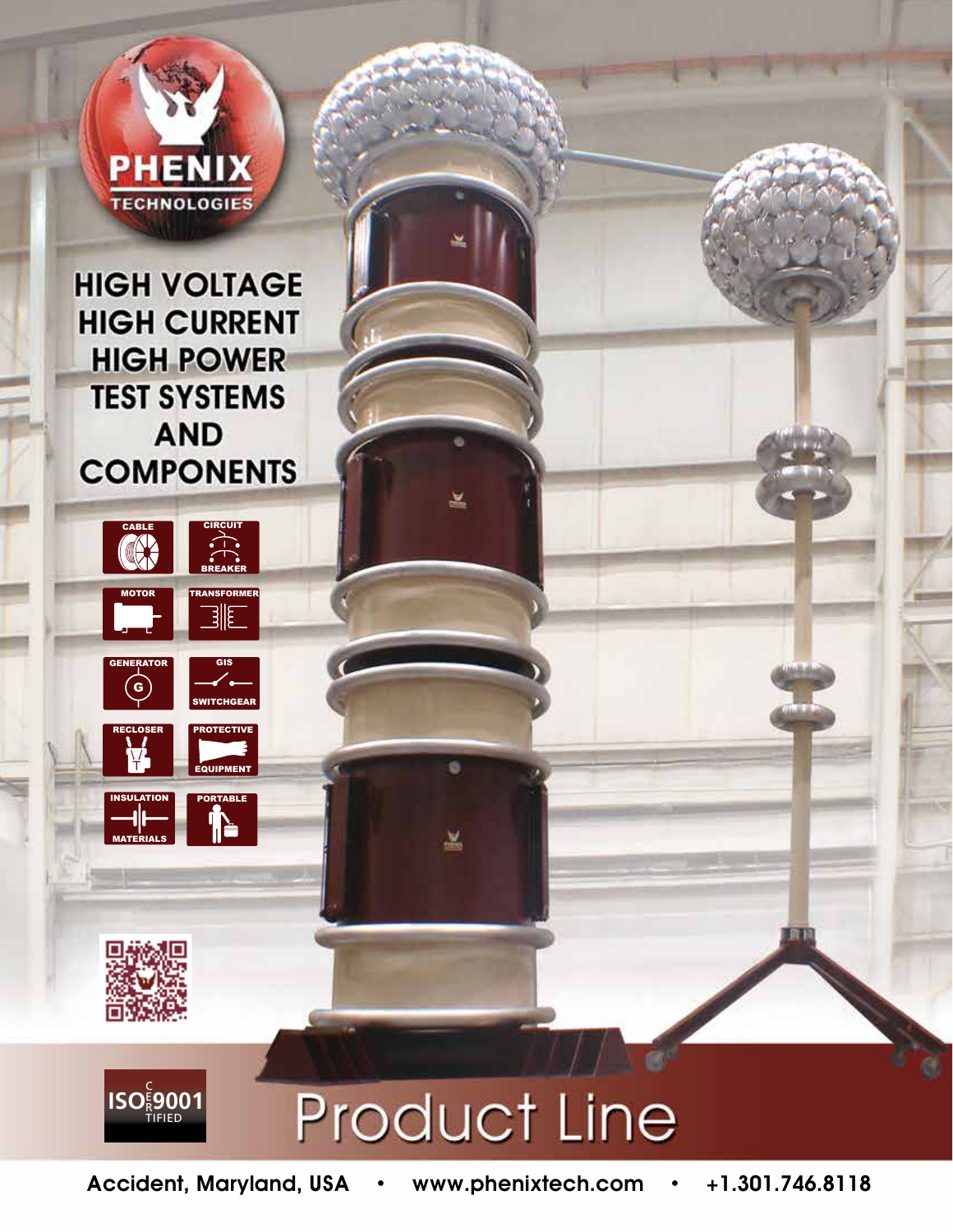## Phenix Technologies

Phenix Technologies is a manufacturer of high voltage, high current, high power test systems and components.

We have been in business since 1975, beginning as American HV Test Systems. In 1989, the company became Phenix Technologies. Our manufacturing facility is located in Accident, Maryland, USA with additional sales offices located in Atlanta, GA; San Francisco, CA; Basel, Switzerland; and Taipei, Taiwan. Additionally, we have sales representative organizations across the U.S. and in over 50 countries.

Our state-of-the-art products have been delivered around the world providing quality assurance testing solutions to:

- Electrical Utilities
- Equipment Manufacturers
- Motor Manufacturers and Repair Industry
- Transformer Manufacturers and Repair Industry



- Cable Manufacturers and Service Contractors
- Personal Protective Equipment Test Laboratories
- Field Service Organizations
- High Voltage Test Laboratories
- Quality Control Areas

Phenix Technologies offers a full line of standard-design products as well as the expertise to design and build custom test systems.

Our product line includes:

### Resonant Test Systems

#### **Applications**

- AC High Potential testing providing higher current than traditional AC transformers
- Perform GIL/GIS, Cable, Transformer, Motor, Generator high potential testing
- Variable Frequency systems for on-site/field testing

#### **Phenix offers**

- Ratings from 25 kV to over 1 million Volts, 50 or 60 Hz
- Variable Frequency from 20 to 300 Hz or Variable Inductance systems
- High Q ratings for low input current requirements
- Basic or advanced computerized control options
- Dead tank and insulated cylinder designs
- Series and parallel configurations
- Stand-alone, skid-mounted, and truck-mounted
- Systems for laboratory use and outdoor applications







**Variable Frequency, 265 kV, 22 MVA** 





**Series/Parallel, 400 kV, 2000 kVA Cascade Type, 500 kV, 25 MVA**



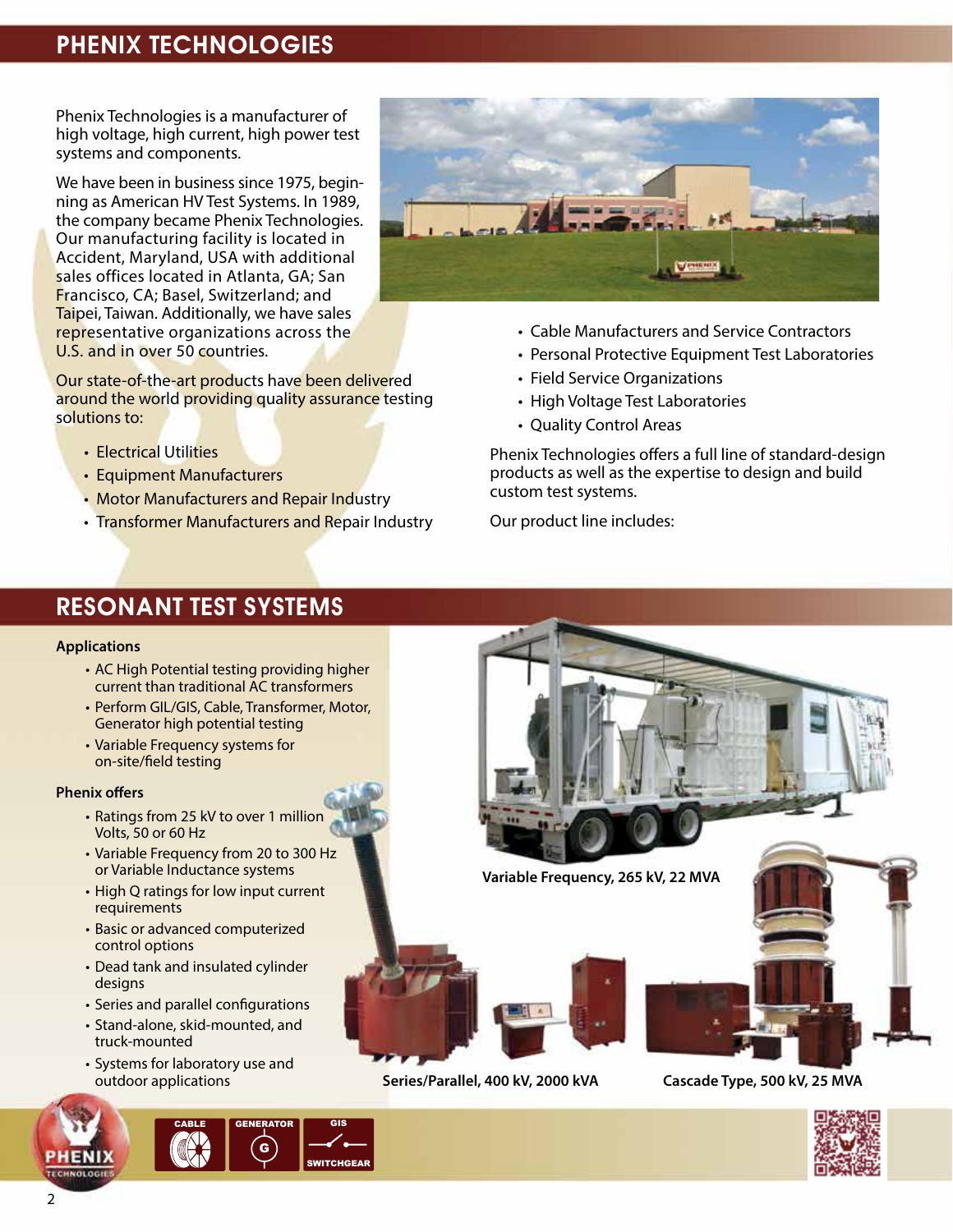# AC and DC Dielectric High Potential (Hipot) Test Systems

#### **Applications**

- Verify electrical insulation integrity and safety in any type of electrical apparatus
- Perform Dielectric Breakdown Tests, Dielectric Withstand Tests, Insulation Resistance Tests, Partial Discharge Tests

#### **Phenix offers**

- Ratings from 1 kV to over 1 million volts AC or DC
- Basic or advanced computerized control options
- Rugged design for field, industrial, and laboratory settings
- Stand-alone, modular, truck-, trailer- or container mounted
- Models meeting specific standards such as ASTM D149 for material testing and ANSI A92.2 for insulated work platforms
- Units integrated with Partial Discharge Detectors
- Stackable DC test sets up to 600 kV DC and custom systems with voltage levels up to 1.5 million volts DC
- Oil insulated or epoxy cast high voltage transformers



**AC, Cascade Type, 400 kV, 800 kVA**



**Stackable DC, <br>180 kV, 5 mA ASTM D149** 180 kV, 5 mA





**AC, Tank Type, 50 kV, 125 kVA**



**Series/Parallel, 400 kV, 2000 kVA Cascade Type, 500 kV, 25 MVA AC, Tank Type, 300 kV, 150 kVA DC, 1200 kV, 20 mA**

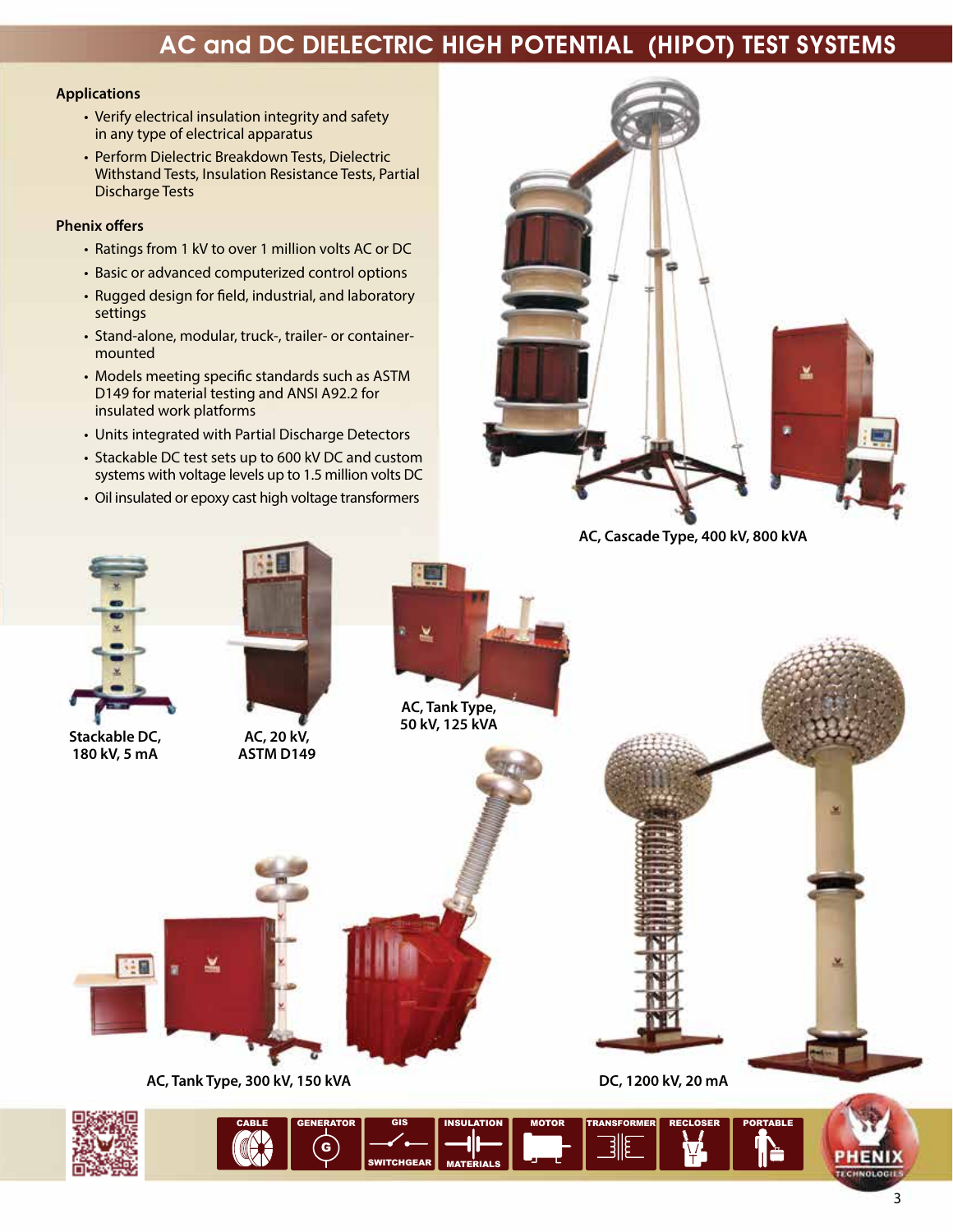# High Current Test Systems

#### **Applications**

- Verify the operation of circuit breakers and reclosers by injecting primary current into the test specimen and verifying the mechanical operation and trip timing of the device
- Designs for product specific testing or custom high current power sources
- Circuit breaker and recloser testing, for real power primary injection testing

#### **Phenix offers**

- High Current Test Sets from 300 Amps to 75,000 Amps for instantaneous trip testing of circuit breakers. Computer controlled models feature test template creation and data acquisition
- Recloser Test Sets with output power of 19 kVA or 47 kVA, featuring database creation of test results and procedures to allow repetitive testing of common reclosers



## Transformer Test Systems

#### **Applications**

- Testing transformers to verify the quality of manufacture or remanufacture
- Perform all applicable tests per ANSI C57 and IEC 60076 standards on single and three-phase distribution and power transformers
- Perform no-load/full-load loss measurements, applied potential, induced potential, winding resistance, and turns ratio tests

#### **Phenix offers**

- Designs for single-phase and three-phase transformers
- Self-guided software to allow semi-automatic testing of transformers
- One step set-up for each transformer type increasing productivity
- Custom automated systems for high throughput capabilities
- Test sets to meet or exceed DOE performance requirements
- Stand-alone or trailer-mounted Variable Frequency Transformer Test Systems featuring line or induced frequency output voltage, reduced size, low input power requirement and no moving parts for testing of large power transformers















 **3 Phase, 100 kVA Single Phase, 5 kVA**

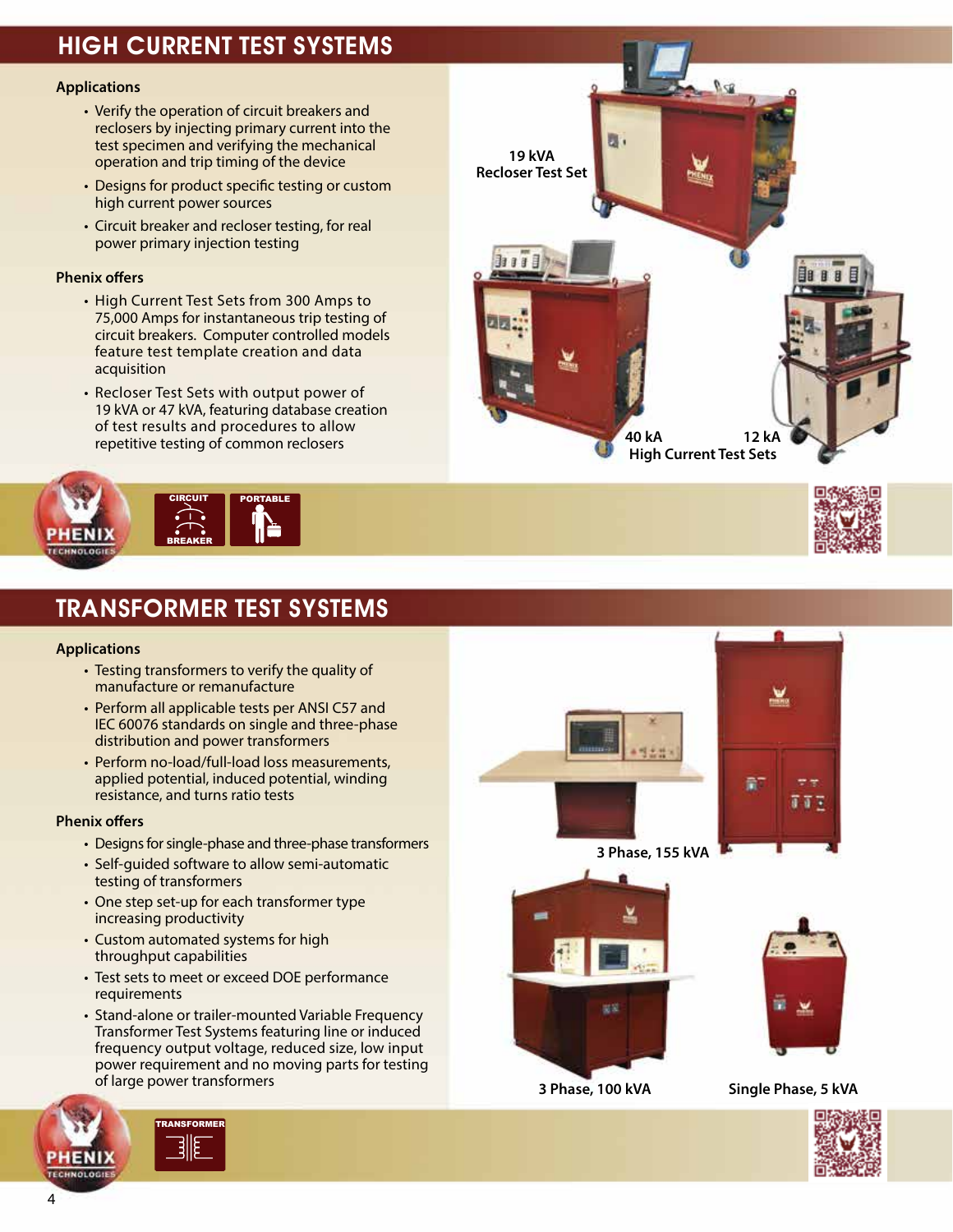## Motor Test Systems

ᆇ

#### **Applications**

- Testing motors to ensure quality production/rewind
- Testing the stator and armature steel

#### **Phenix offers**

- Motor Test Systems rated from 50 kVA to 10 MVA for load and no-load testing of all types of AC & DC motors, including traction motors, synchronous motors, and induction motors
- Core Loss Test Sets rated to test up to 20,000 HP motors
- Water-Brake Dynamometers to provide the load for the motor under test





**25 kVA Core Loss Tester 50 kVA, AC/DC 100 kVA, AC 1500 kVA, AC/DC**











## Electrical Protective Rubber Goods Test Systems

#### **Application**

• Testing utility worker protective equipment including rubber gloves, sleeves, overshoes/boots, helmets, hoses, hoods, switch sticks, bucket liners, and blankets

#### **Phenix Offers**

- Test systems with AC/DC power supplies to meet all applicable standards
- Independent test chambers each with its own controller which is fiberoptically networked to the master controller allowing easy future expansion, dependability and operator safety
- Washers and Dryers for cleaning protective equipment





**Washer Communist Communist Communist Communist Communist Communist Communist Communist Communist Communist Communist Communist Communist Communist Communist Communist Communist Communist Communist Communist Communist Comm** 

**PROTECTIVE** 

**QUIPMENT** 

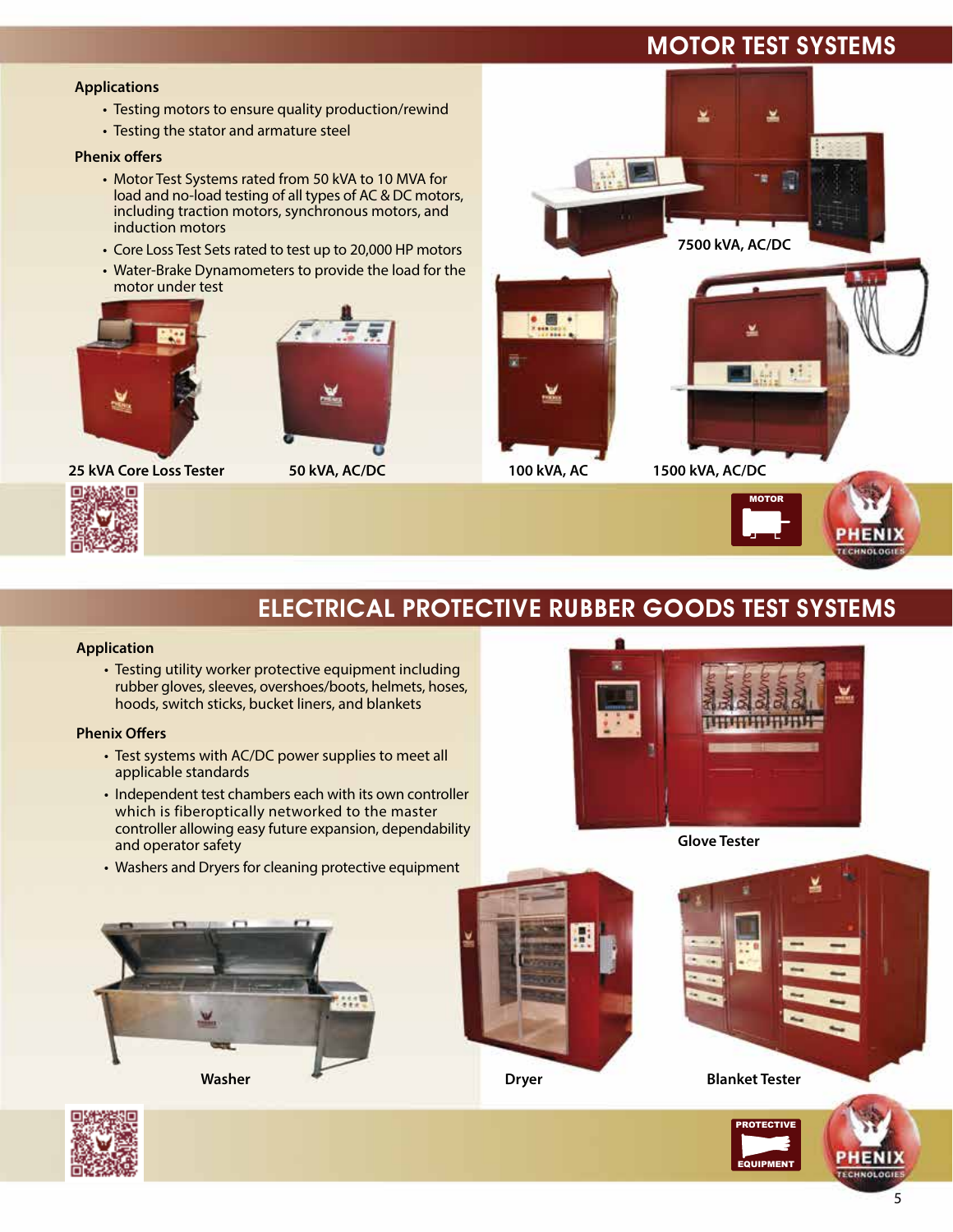## Cable Testing accessories



## Voltage Regulators/Power Supplies

#### **Applications**

- Meet practically any need for varying voltage
- Provide dependable and precise regulation for many testing applications

#### **Phenix offers**

- Toroidal Transformers suit most low power applications up to 300 kVA and up to 600 Volts input voltage
- Column-Type Variable Transformers for high power applications from 150 kVA to 2500 kVA and up to 600 Volts input voltage. Utilizes a roller type brush design, low turn-to-turn voltage of less than 0.7 volts, and nickel-plated windings to create the most dependable and maintenance-free regulator available.
- Thoma-Type Transformers are best suited for high power applications from 1000 kVA to 6000 kVA. These unique regulators produce stepless voltage regulation over their operating range. Input voltages up to 15 kV may be used.
- Power Supplies to meet applications that require any range of output AC or DC voltage and power



**0-240 V, Single Phase**





**Toroidal**



**Type 0-480 V, 3 Phase**



**Column-Type 0-480 V, 3 Phase**



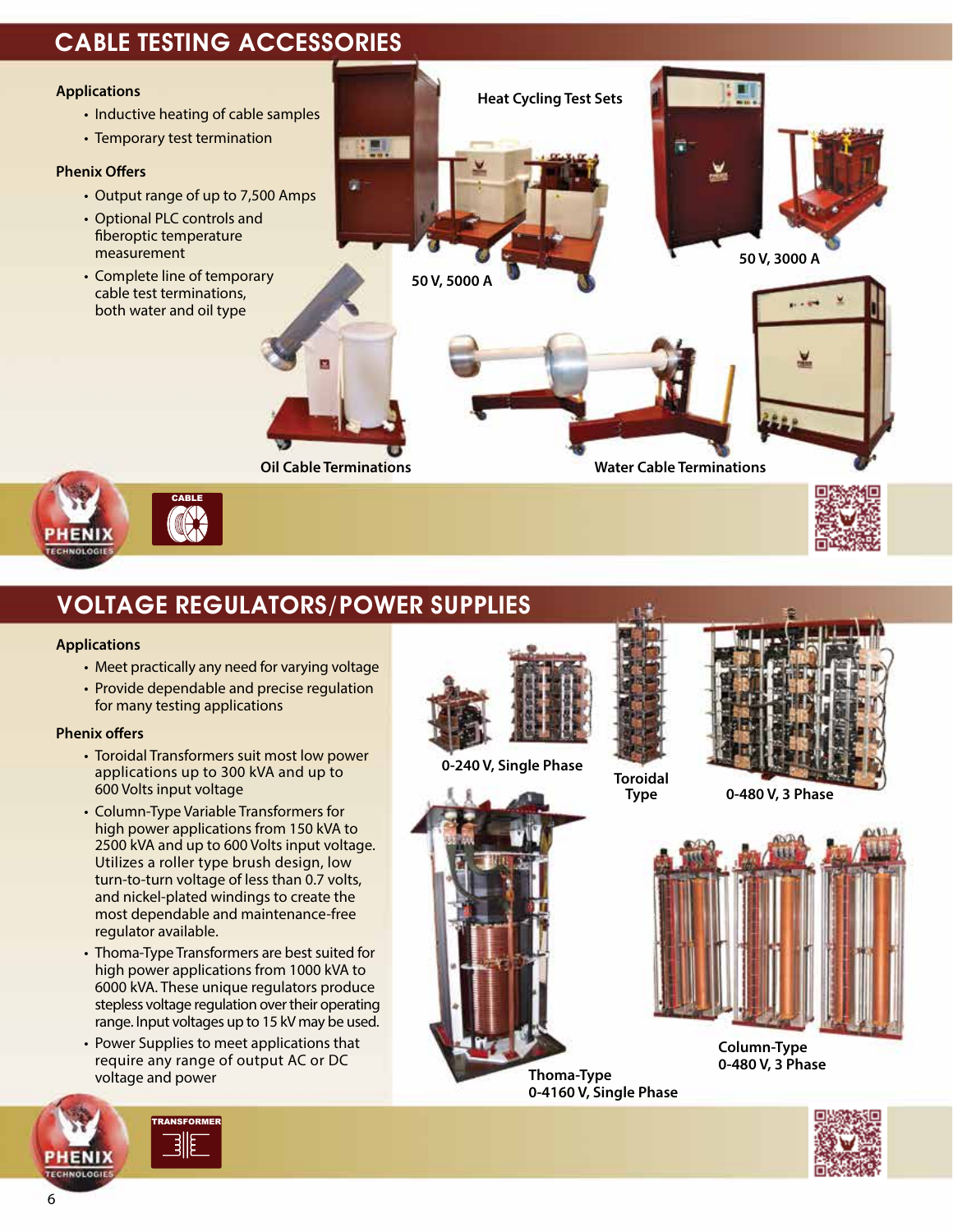## Portable Test Equipment

Designed for field or factory testing, housed in rugged, high density polyethylene cases, PHENIX portables offer years of outstanding service.

- **Oil Dielectric Test Sets** 60, 75, and 100 kV AC models
- **AC Dielectric Test Sets** 15 to 200 kV AC models
- **Circuit Breaker Test Sets** --models with 1000, 2000, 3000, and 5000 Amp instantaneous output
- **DC Hipots** 6, 15, 40, 75, 100, 120, and 160 kV DC models
- **Polarization Index and Dielectric Absorption Test Sets** – up to 15 kV DC models
- **Megohmmeters** automated and standard up to 25 kV models
- **Benchtop AC Hipots** 3 to 15 kV AC models
- **AC/DC Hipots** 5/6 kV and 10/25 kV models
- **Kilovoltmeters** 100 and 200 kV models
- **Microhmmeters** 100 Amp model
- **Partial Discharge and Radio Influence Voltage Measurement**
- **Tangent Delta Measurement**

PHENIX Technologies also offers various complimentary items including:

- **Cable Fault Locators**
- **Standard Capacitors**
- **Coupling Capacitors**
- **Voltage Dividers**
- **Motor Generator Sets**



**Aerial Lift Test Set Model BK 130/36**



**AC Hipot 30 kV**



**AC/DC Hipot/Megohmmeter 10/25 kV**



**Benchtop AC Hipot 5 kV**

TRANSFORMER RECLOSER



**AC/DC Kilovoltmeter 200 kV**



**DC Hipot 75 kV**



**Microhmmeter 100 Amp**



**High Current Test Set 2000 Amp**

**ROTECTIVE** 

EQUIPMENT